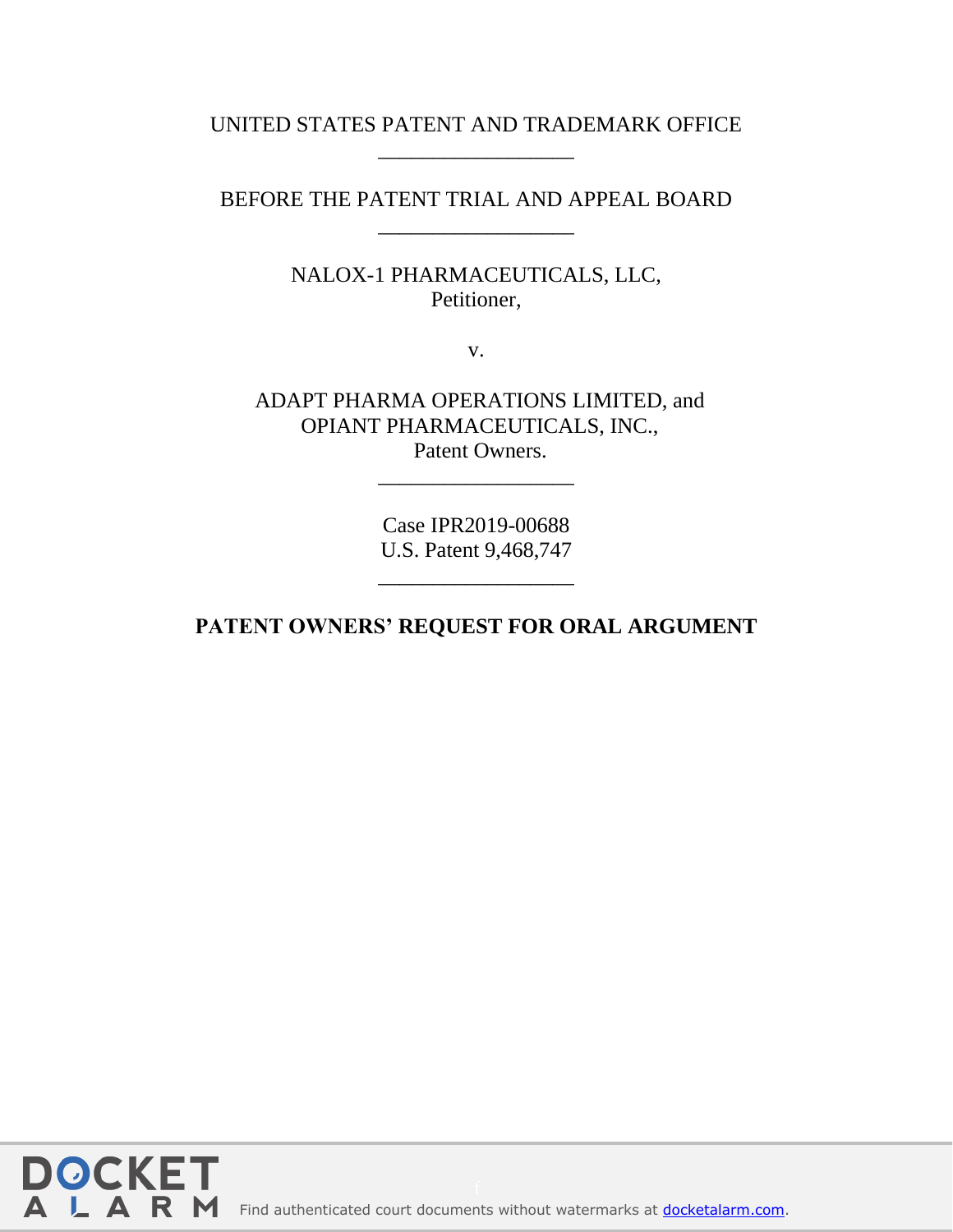Pursuant to 37 C.F.R. § 42.70 and DUE DATE 4 of the Board's Scheduling Order (Paper 12), Patent Owners Adapt Pharma Operations Limited and Opiant Pharmaceuticals, Inc. respectfully request oral argument, currently scheduled for May 19, 2020. Patent Owners specify, without intent to waive consideration of any issue not listed below, the following issues for argument:

1. Patentability of the challenged claims, including but not limited to all issues raised the Petition, Patent Owners' Preliminary Response, Patent Owners' Response, Petitioner's Reply to Patent Owners' Response, and Patent Owners Surreply (to be filed); the declarations of Dr. Maureen Donovan, Dr. Günther Hochhaus, Dr. Kenneth Williams, Dr. Stuart Jones, Dr. Robert Vigil, Thomas Begres, Declan Brides, and Eric Karas; as well as all other exhibits filed in this proceeding; and

2. Any motions or observations filed in this proceeding.

## **REQUESTED ARGUMENT DURATION**

Patent Owners have met and conferred with Petitioner Nalox-1 Pharmaceuticals, LLC, and the parties agree that the oral arguments in IPR2019- 00685, IPR2019-00688, and IPR2019-00694 should be consolidated. The parties further agree that each side should be given forty-five (45) minutes to present their respective arguments in the foregoing cases, for a total of ninety (90) minutes.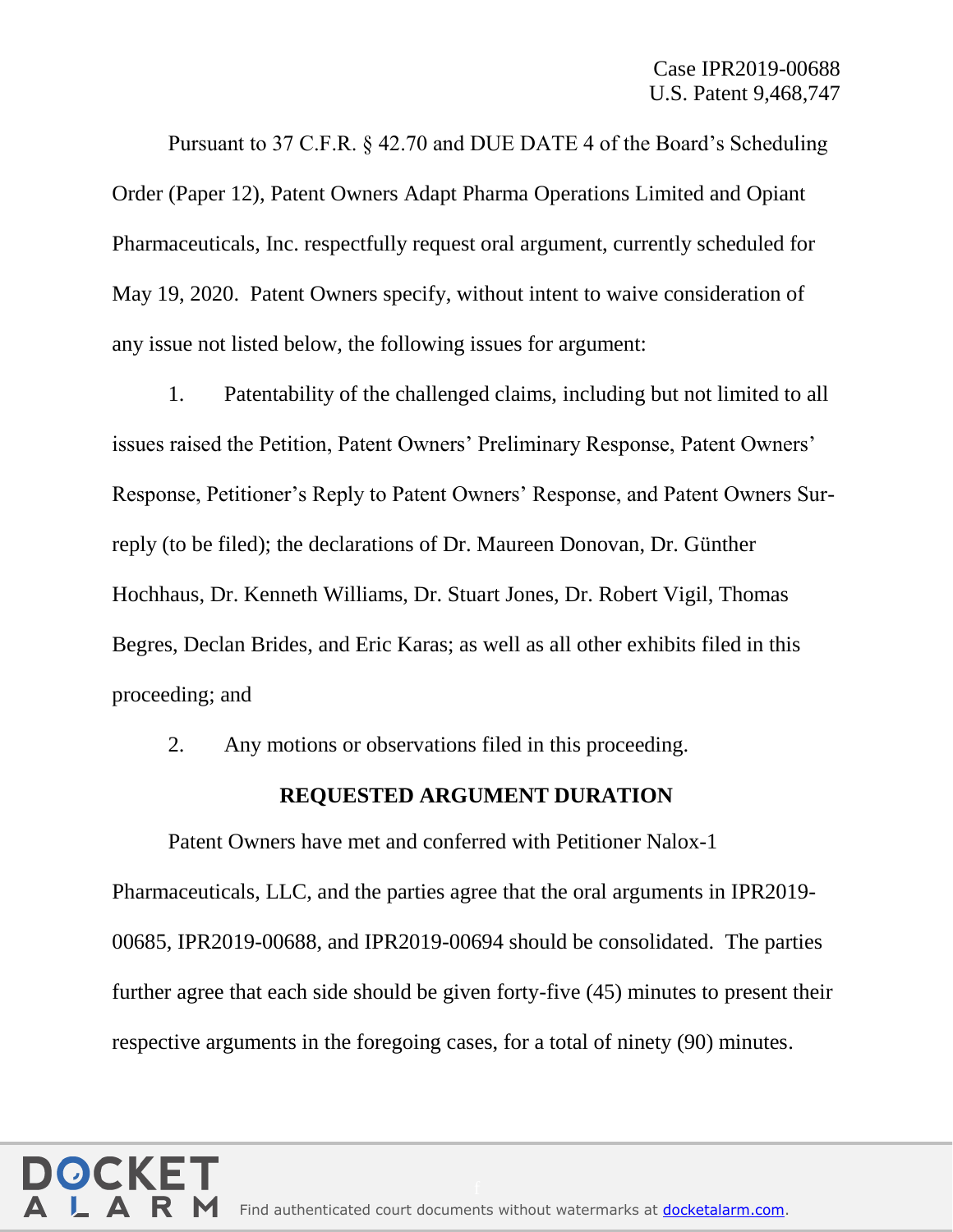## **EQUIPMENT REQUEST & VENUE**

Patent Owners request audio/visual equipment to display demonstrative exhibits, including equipment necessary to allow the exhibits to be viewed by any Judge participating remotely. Patent Owners further acknowledge that according to the Board's scheduling order, oral argument will be held at the U.S. Patent and Trademark Office headquarters in Alexandria, Virginia. Patent Owners do not request a different venue. While Patent Owners would prefer an in-person argument, in light of the ongoing COVID-19 pandemic, should the parties be unable to present oral argument in person, Patent Owners request that oral argument be conducted by videoconference.

Dated: April 6, 2020 Respectfully submitted,

*/Jessamyn S. Berniker/* Jessamyn S. Berniker (Reg. No. 72,328) Ana C. Reyes (Admitted *Pro Hac Vice*) David M. Krinsky (Reg. No. 72,339) Anthony H. Sheh (Reg. No. 70,576) WILLIAMS & CONNOLLY LLP 725 Twelfth Street, N.W. Washington, DC 20005 jberniker@wc.com areyes@wc.com dkrinsky@wc.com asheh@wc.com EmergentNarcan@wc.com

*Counsel for Patent Owner Adapt Pharma Operations Ltd.*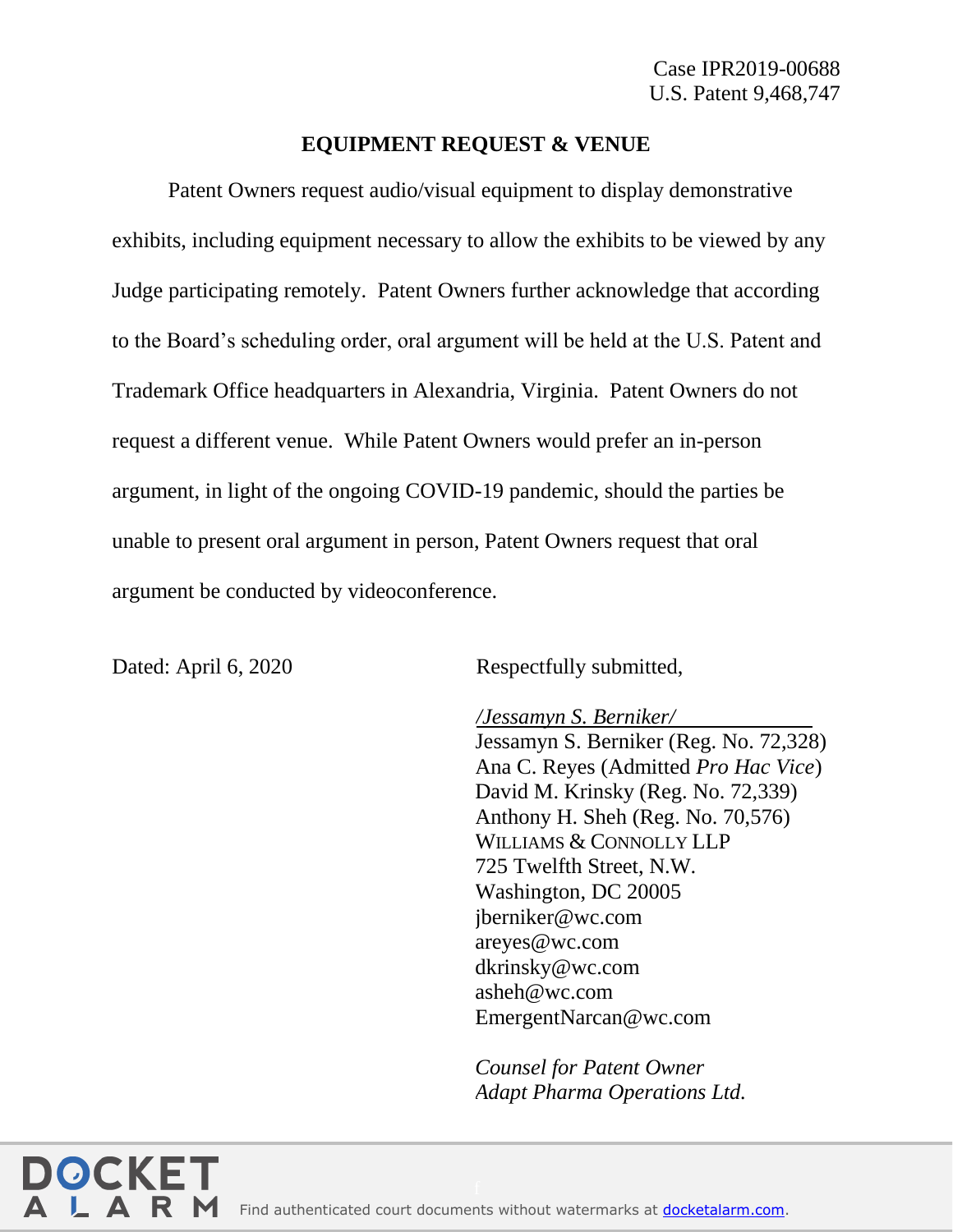Case IPR2019-00688 U.S. Patent 9,468,747

Jessica Tyrus Mackay (Reg. No. 64,742) Ann K. Kotze (Reg. No. 76,570) GREEN, GRIFFITH & BORG-BREEN, LLP 676 North Michigan Avenue Suite 3900 Chicago, IL 60611 jmackay@greengriffith.com akotze@greengriffith.com

*Counsel for Patent Owner Opiant Pharmaceuticals, Inc.*